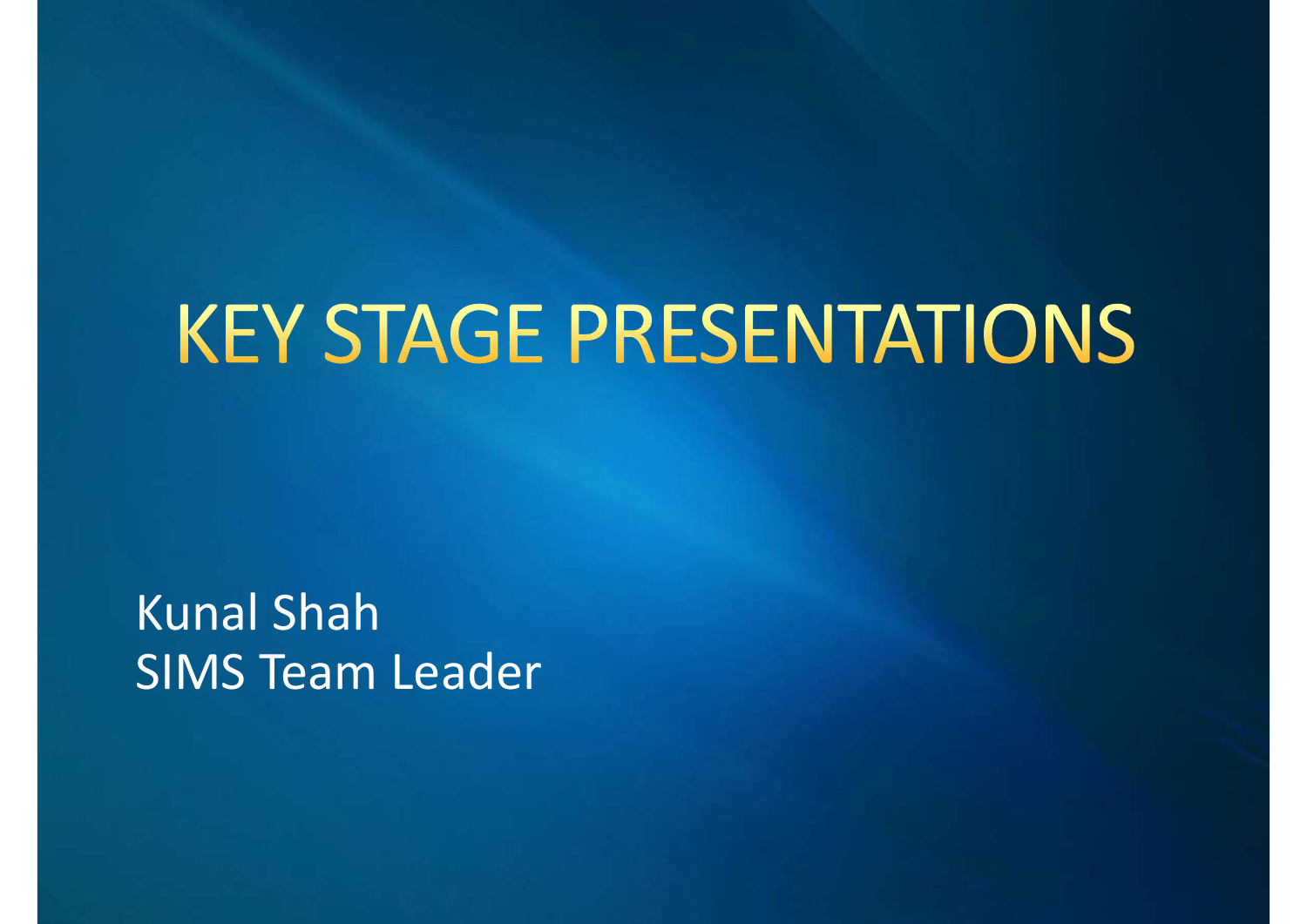## **Presentation Outline**

*C* Important Dates.

**Changes in the Statutory Assessments. • Demonstration of completing the** Assessment Wizards.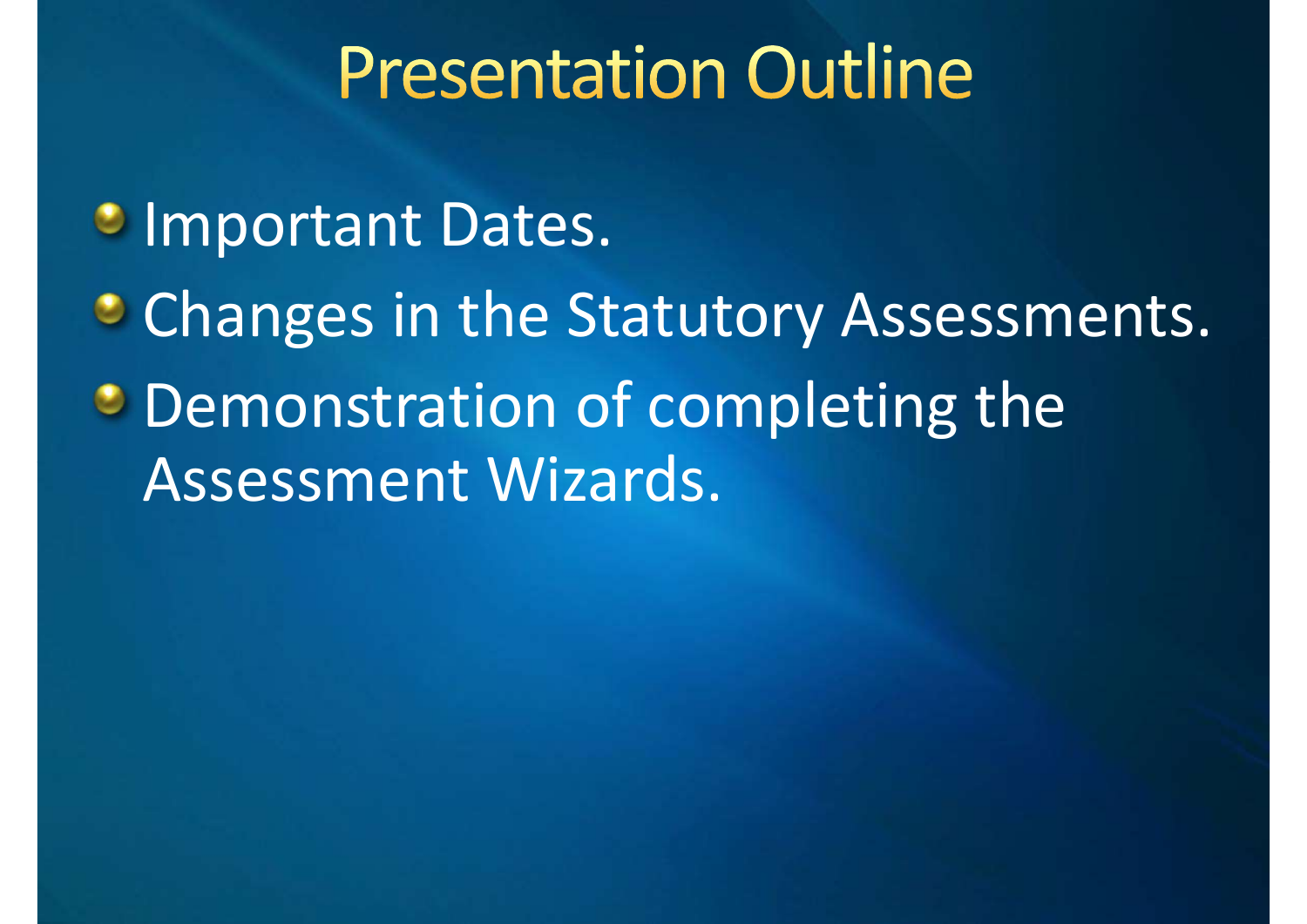**Important Dates<br>The 1 and Year 2 Phonics Mark Threshold – 20<sup>th</sup><br>June 2022.<br>Readling for all Assessments – 24th June 2022.** June 2022. **IMPOrtant Dates<br>
Year 1 and Year 2 Phonics Mark Threshold – 20<sup>th</sup><br>
June 2022.<br>
Deadline for all Assessments – 24<sup>th</sup> June 2022.<br>
> Early Years Foundation Stage, Year 1 & Year 2 Phonics, Key<br>
Stage 1 Assessments uploaded** 

- ▶ Early Years Foundation Stage, Year 1 & Year 2 Phonics, Key Stage 1 Assessments uploaded on School2Schools via DfE Sign-in. Deadline for all Assessments - 24<sup>th</sup> June 2022.<br>
> Early Years Foundation Stage, Year 1 & Year 2 Phonics, Key<br>
Stage 1 Assessments uploaded on School2Schools via DfE<br>
Sign-in.<br>
> Key Stage 2 Assessment uploaded on Primar
- $\triangleright$  Key Stage 2 Assessment uploaded on Primary Assessment Gateway.
- July 2022.

 $\triangleright$  Download results from Primary Assessment Gateway.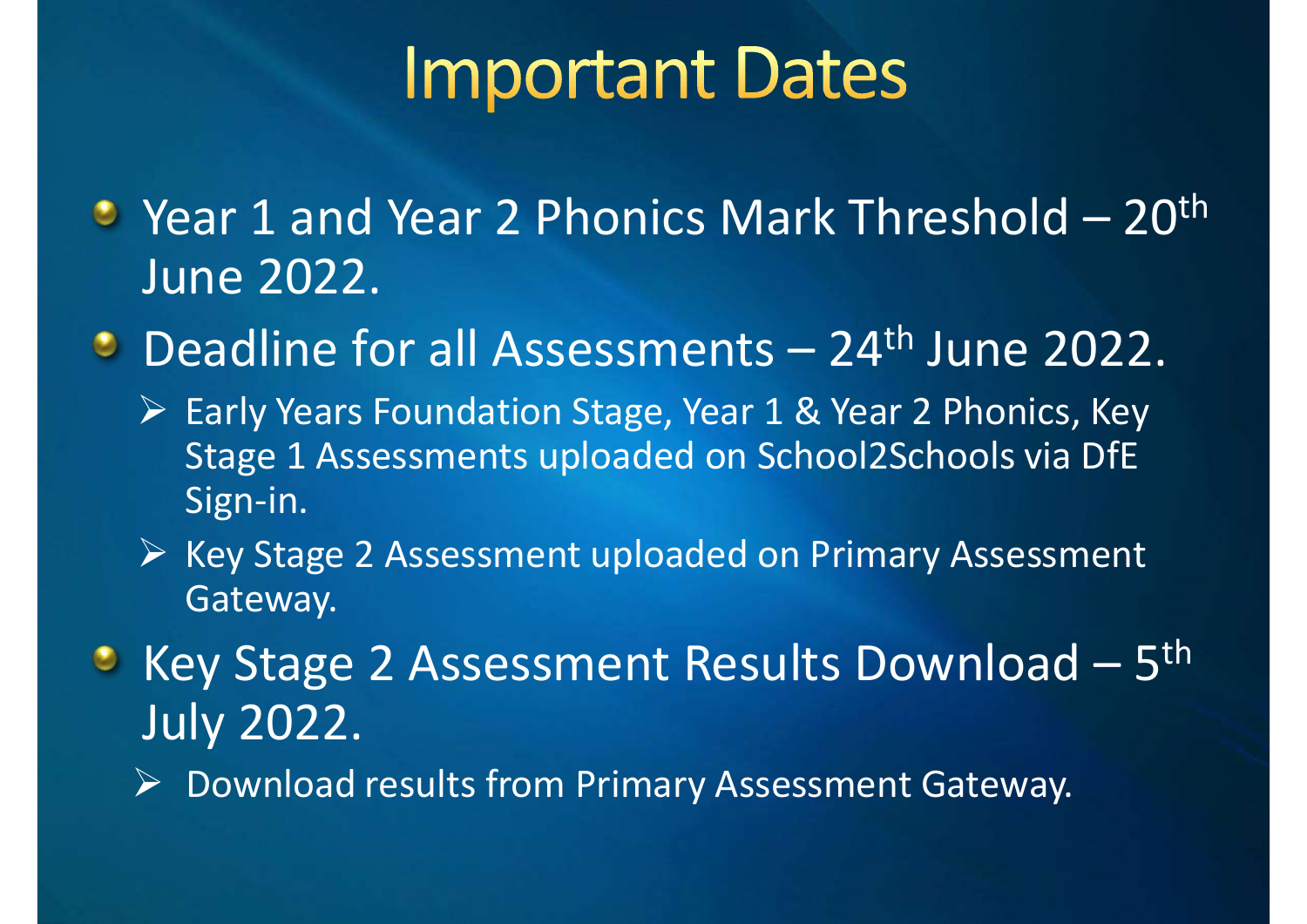- **Changes to the Assessments**<br>Early Years Foundation Stage Grades 1 and 2<br>only.<br>Early Statutory Assessment from 1<sup>st Sentember 2021</sub></sup> only.
	- $\triangleright$  Revised Statutory Assessment from 1<sup>st</sup> September 2021.
	- $\triangleright$  To use EYFS Revised Profile Wizard 2022.
- Critariges to the Assessifictits<br>
Early Years Foundation Stage Grades 1 and 2<br>
only.<br>
> Revised Statutory Assessment from 1<sup>st</sup> September 2021.<br>
> To use EYFS Revised Profile Wizard 2022.<br>
Years 1 & 2 Phonics Screening retakes CTF, use Phonics Screening (For Summer 2022 Screening Retake Only) option.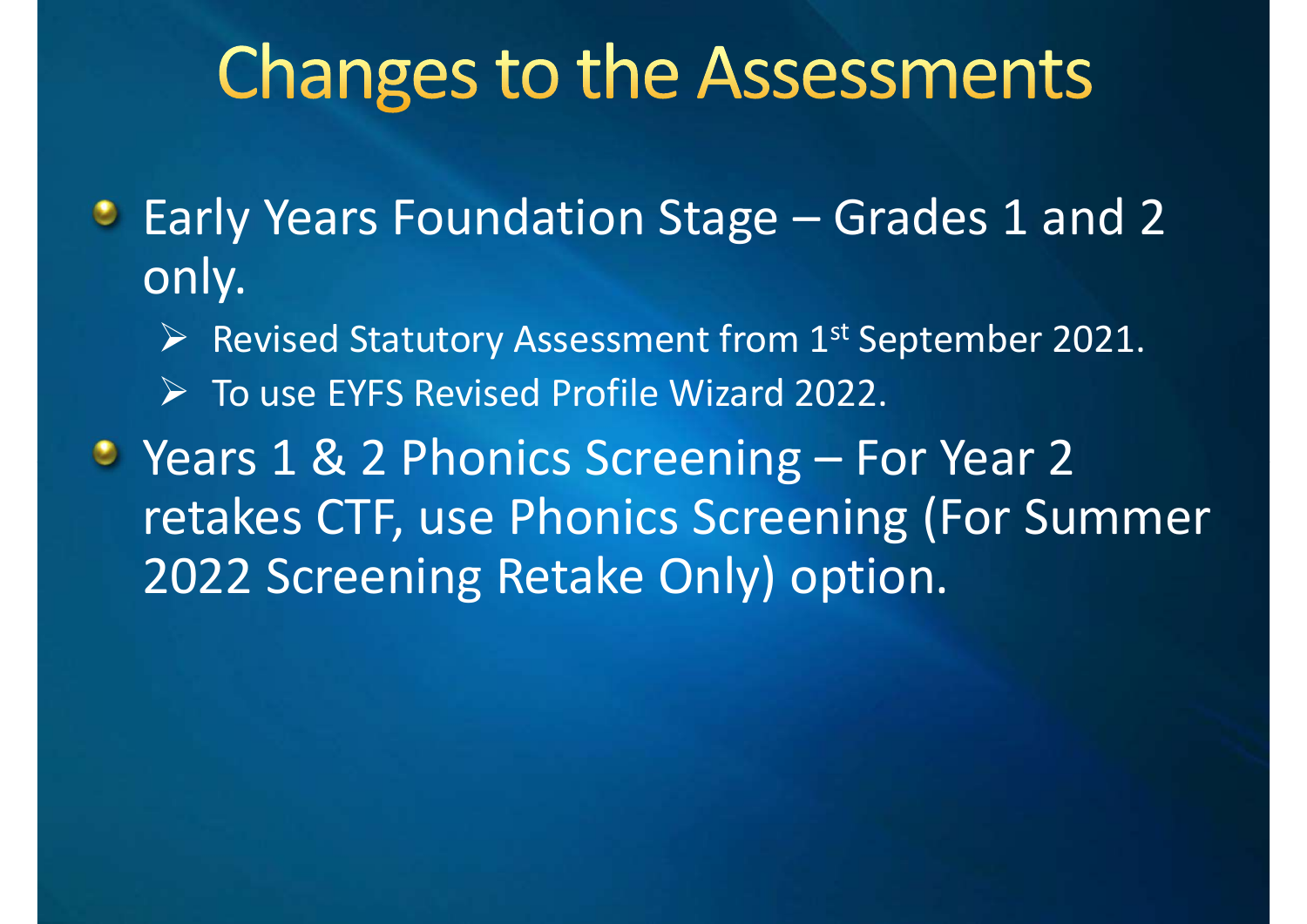## **Changes to the Assessments**

#### • Key Stage 1 & 2 Assessments:  $\triangleright$  No BLW (Below) Grade.

- $\triangleright$  Changes to mode of assessment for pupils that are below the Nation Curriculum standard and will not take the KS1 or KS2 tests.
- Engagement Mode option for these pupils on marksheets.
- $\triangleright$  School should have informed DfE which pupils will be assessed via Engagement Mode.